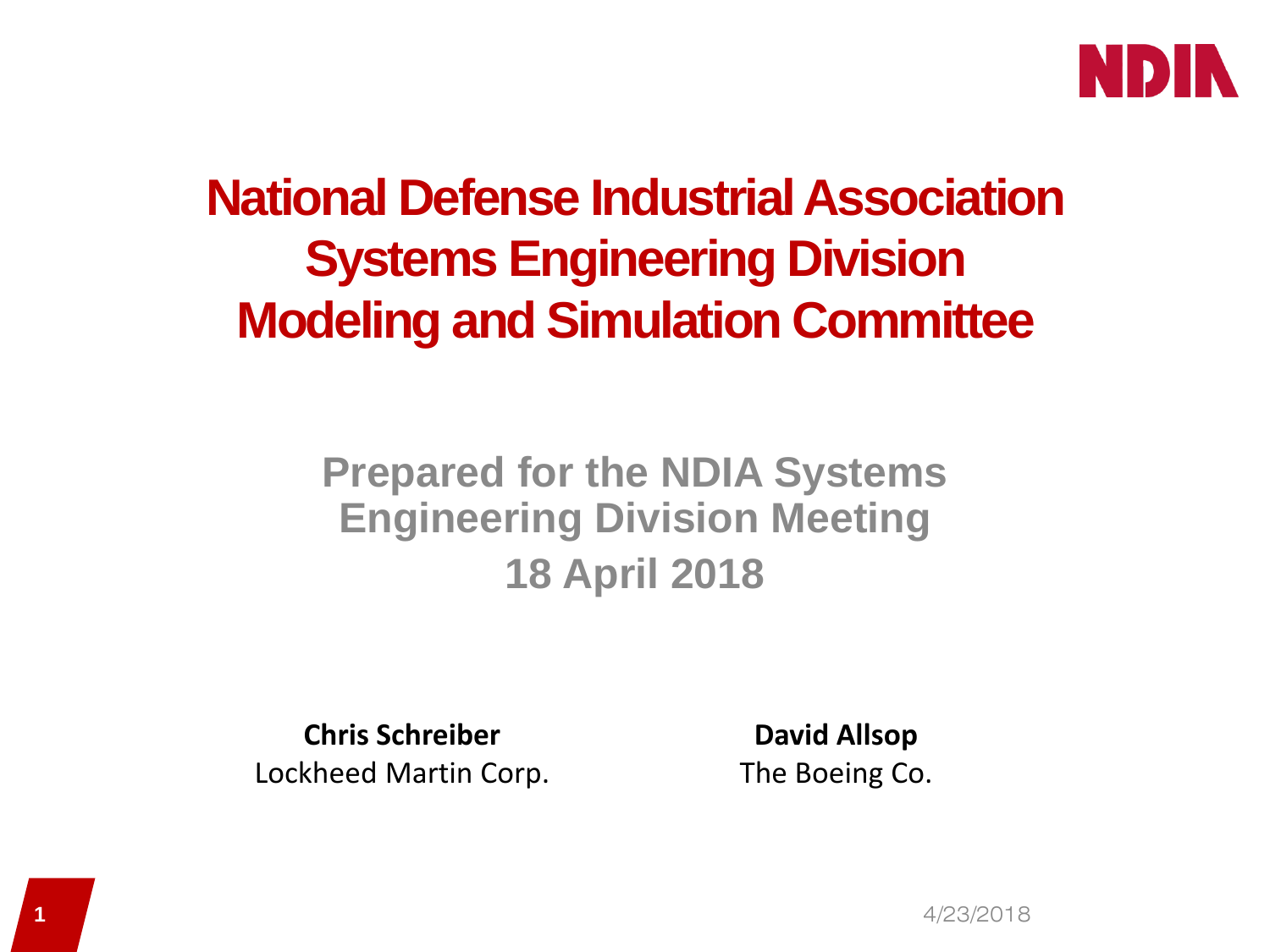## **NDIA SE M&S Committee**



- **The mission of the NDIA SE M&S Committee is to advance the understanding and use of modeling and simulation in the practice of systems engineering**
- **2018 meetings (continue to be scheduled for the day before the NDIA SE Division meeting)**
	- February (NG Navy Yard) Complete
	- April (Boeing Arlington) Complete
	- June (NG Navy Yard) Upcoming
	- August workshop (LM Crystal City) Upcoming
	- October SE Conference (Tampa, FL) Upcoming
	- December Planning Meeting (DC)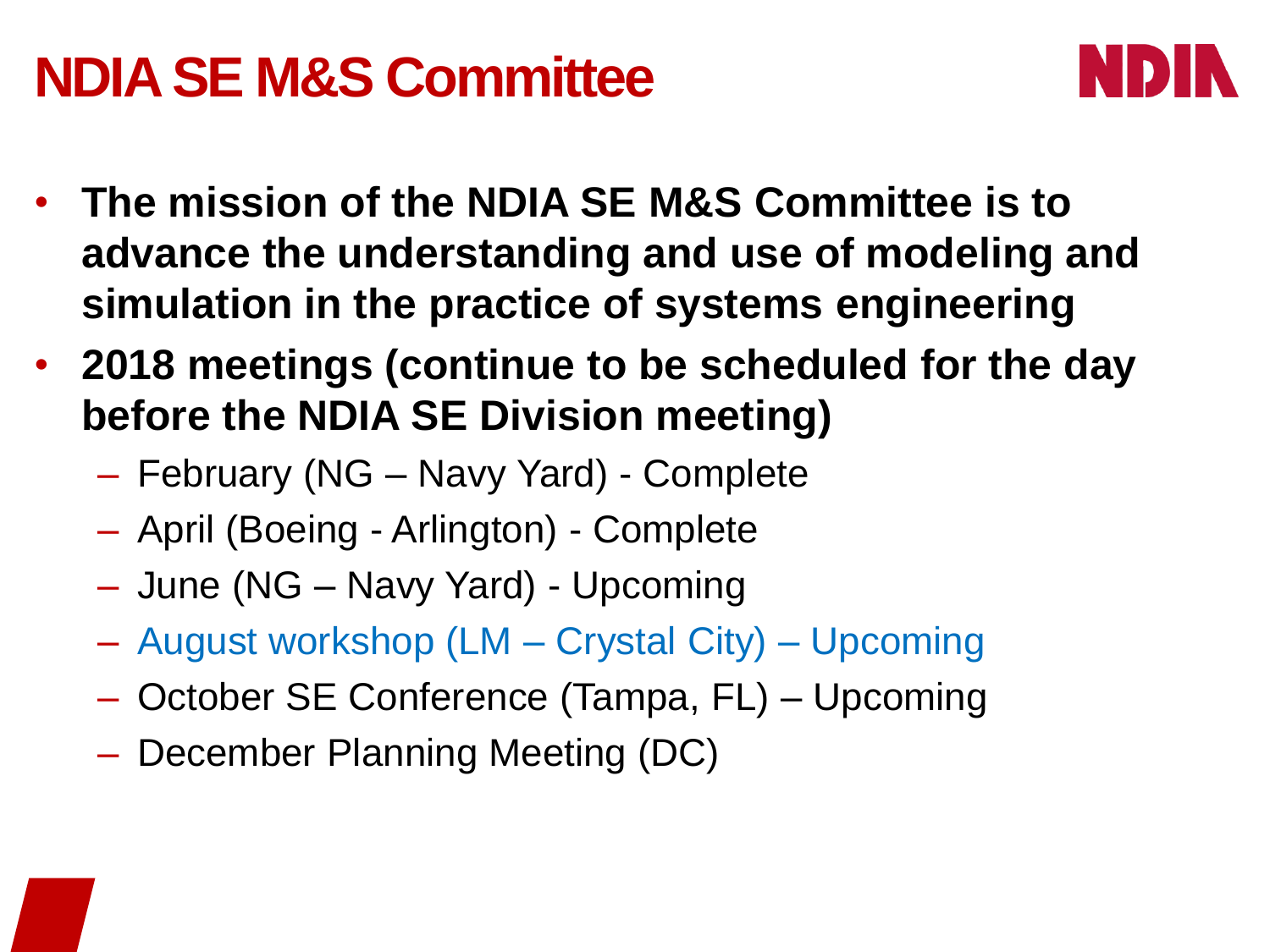# **NDIA Systems Engineering M&S Comm. April Meeting Agenda, 16 April 2018**





- 1130 1230
	- Discussion on Workshop for 2018 on Digital Artifacts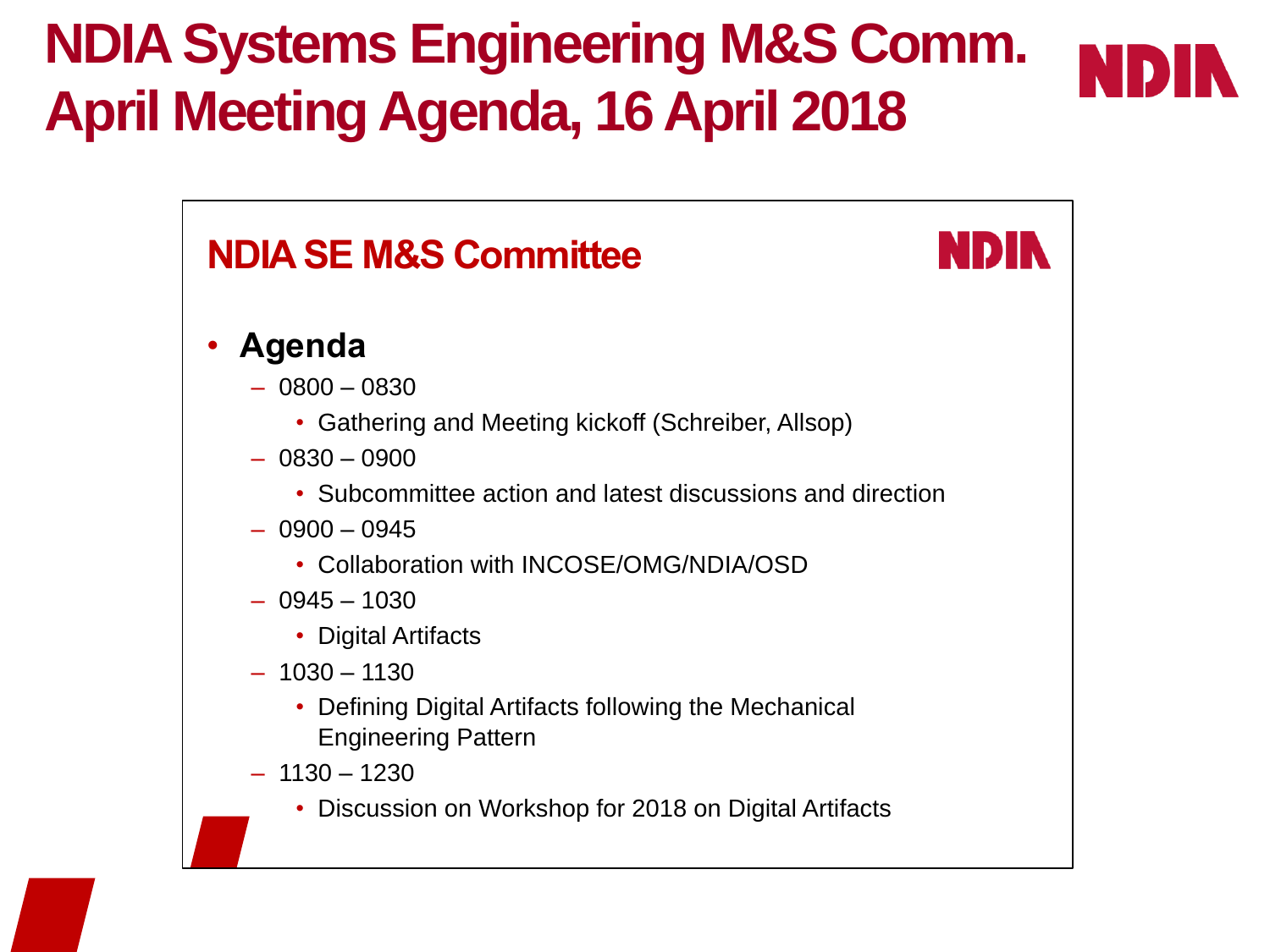## **NDIA SE M&S Committee**



#### • **Digital Artifacts**

- Focus for the committee in 2018 (as reported in February)
- Collaborative Effort with INCOSE and OSD
- Charter and Technical Project Plan (TPP) in draft form
- Future face-to-face engagement at INCOSE IS and planned NDIA M&S Workshop
- Purpose and Goals
	- Define digital artifacts (based off ISO/IEEE/IEC 15288)
	- Describe constructs for assembling digital artifacts
	- Identify and gap-analyze standards for exchange
	- Adopt a common lexicon around digital artifacts